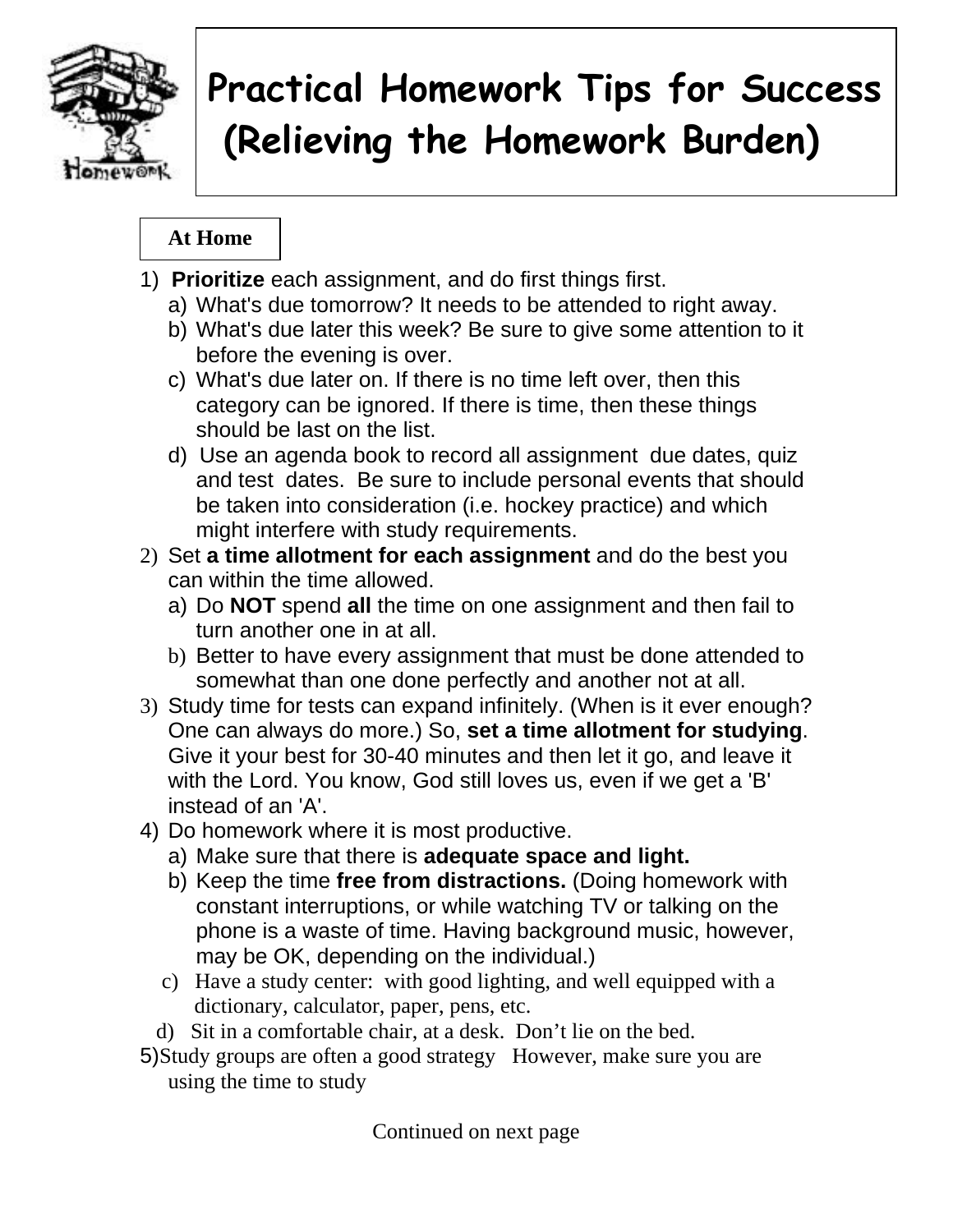- 6) Get lots of sleep at least 8 hours to make sure you are refreshed for the next day's lessons. Finish your homework as early as possible to relieve stress.
- 7) Take short, 5 minute breaks to relax your brain.
- 8) Complete homework of your least favourite subject first.
- 9) Keep a file organizer with returned assignments, quizzes and tests. Use these to study from.

#### **At School**

- Get to class on time! You do not want to miss any information!
- Be sure to take pens, pencils, notebooks, and necessary textbooks with you to each class.
- Finish your homework on time. This builds a great reputation with your teachers.
- When other students ask questions, pay attention.
- Feel free to ask your teacher questions before, during, and after class. That's what your teacher is there for!
- As hard as it may be, do not distract yourself or other students.
- Nudge your teacher for hints on what will be on tomorrow's tests/quizzes.
- If you need serious help, do not be afraid to receive assistance before/after school.
- Writing in pen will sustain the readability of your compositions.

# **Have a can do attitude.**

# **When you feel smart, you will be smart!**